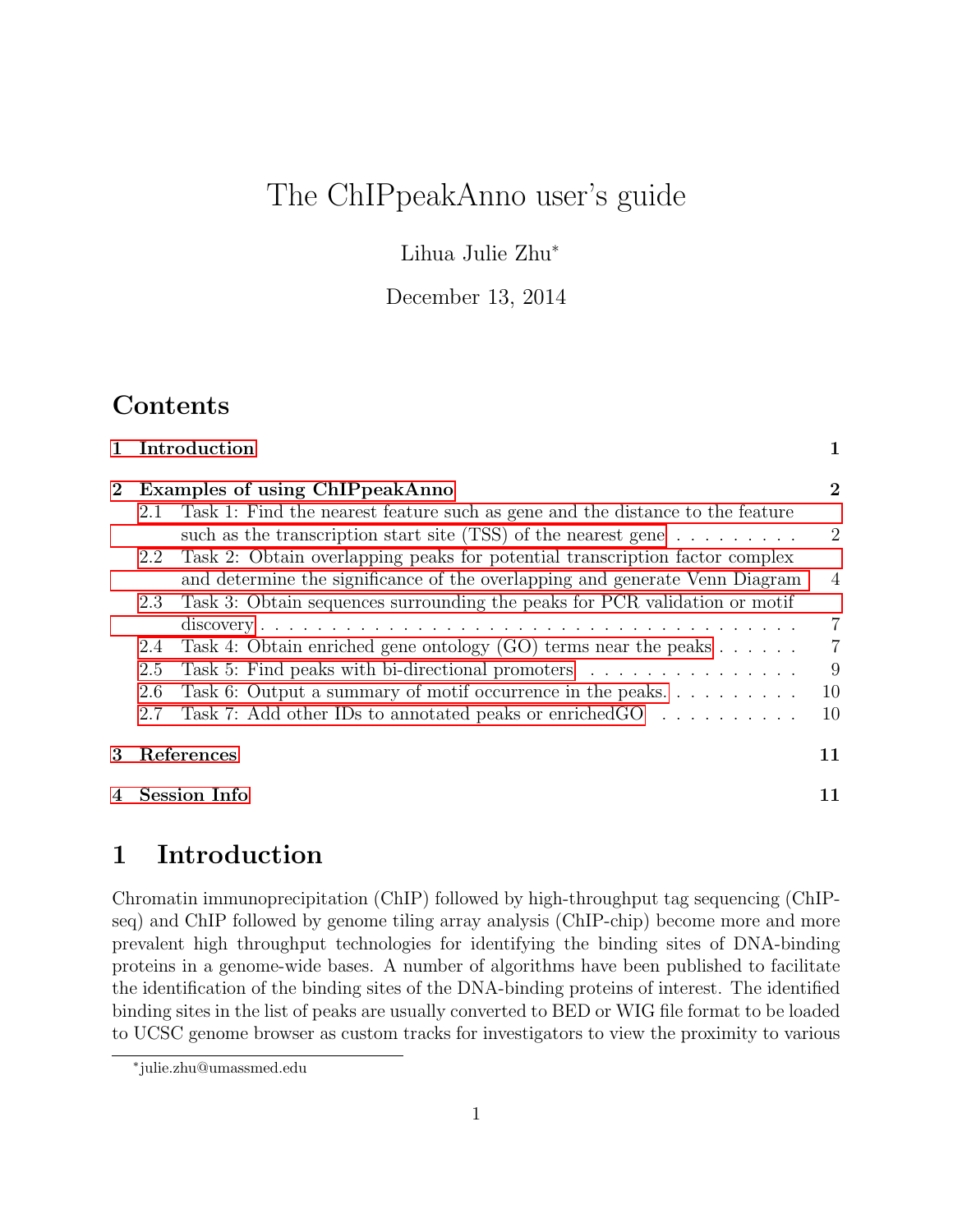genomic features such as genes, exons and conserved elements. However, clicking through the genome browser could be a daunting task for the biologist if the number of peaks gets large or the peaks spread widely across the genome. Here we have developed a Bioconducor package called ChIPpeakAnno to facilitate the batch annotation of the peaks identified from either ChIP-seq or ChIP-chip experiments. We have implemented functionality to find the nearest gene, exon, miRNA, gene end or custom features supplied by users such as most conserved elements and other transcription factor binding sites leveraging IRanges. Since the genome annotation gets updated from time to time, we have leveraged the biomaRt package from Bioconductor to retrieve the annotation data on the fly if the annotation of interest is available via the *biomaRt* package. The users also have the flexibility to pass their own annotation data as RangedData or pass in annotation data from GenomicFeatures. We have also leveraged *BSgenome* and *biomaRt* package on implementing functions to retrieve the sequences around the peak identified for peak validation. To understand whether the identified peaks are enriched around genes with certain GO terms, we have implemented GO enrichment test in ChIPpeakAnno package leveraging the hypergeometric test phyper in stats package and integrated with Gene Ontology (GO) annotation from GO.db package and multiplicity adjustment functions from *multtest* package.

## <span id="page-1-0"></span>2 Examples of using ChIPpeakAnno

### <span id="page-1-1"></span>2.1 Task 1: Find the nearest feature such as gene and the distance to the feature such as the transcription start site (TSS) of the nearest gene

We have a list of peaks identified from ChIP-seq or ChIP-chip experiments and we would like to retrieve the nearest gene and distance to the corresponding gene transcription start site. We have retrieved all the genomic locations of the genes for human genome as TSS.human.NCBI36 data package for repeated use with function getAnnotation, now we just pass the annotation to the annotatePeakInBatch function.

```
> library(ChIPpeakAnno)
> data(myPeakList)
> data(TSS.human.NCBI36)
> annotatedPeak = annotatePeakInBatch(myPeakList[1:6,], AnnotationData=TSS.human.NCBI36)
> as.data.frame(annotatedPeak)
  space start end_width names peak strand
1 1 703885 703985 101 1_12_703729 ENSG00000197049 1_12_703729 +
2 1 559774 559874 101 1_41_559455 ENSG00000212678 1_41_559455 +
3 1 556660 556760 101 1_93_556427 ENSG00000212875 1_93_556427 +
4 1 1041646 1041746 101 1_11_1041174 ENSG00000131591 1_11_1041174 -
5 1 1270239 1270339 101 1_14_1269014 ENSG00000107404 1_14_1269014 -
6 1 926058 926158 101 1_20_925025 ENSG00000188290 1_20_925025 -
        feature start_position end_position insideFeature distancetoFeature
1 ENSG00000197049 711183 712376 upstream -7298
2 ENSG00000212678 559619 560165 inside 155
3 ENSG00000212875
4 ENSG00000131591 1007061 1041341 upstream -305
```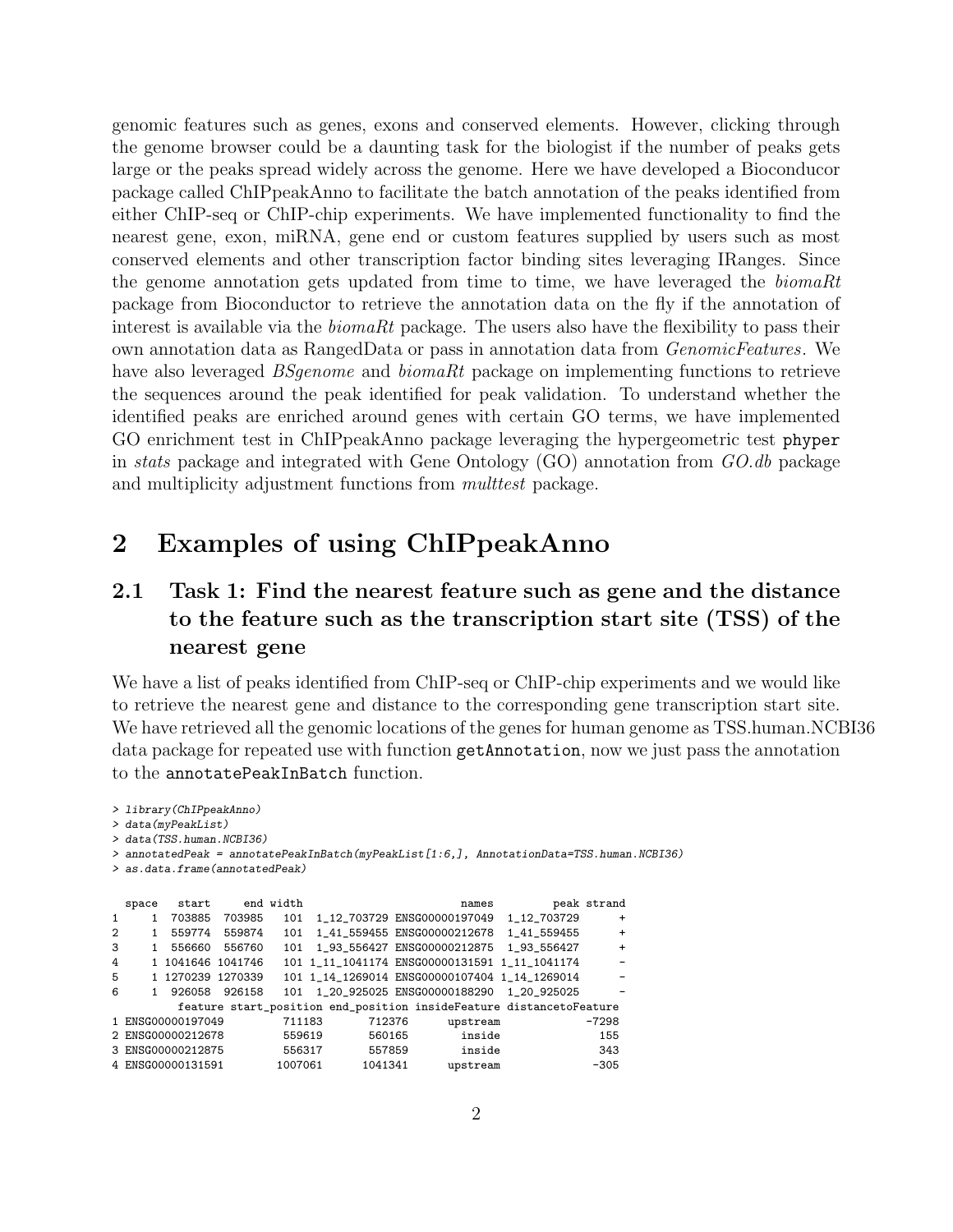|                | 5 ENSG00000107404                         | 1260522 | 1274623      | inside   | 4384   |
|----------------|-------------------------------------------|---------|--------------|----------|--------|
|                | 6 ENSG00000188290                         | 924208  | 925333       | upstream | $-725$ |
|                | shortestDistance fromOverlappingOrNearest |         |              |          |        |
| 1              | 7198                                      |         | NearestStart |          |        |
| $\overline{2}$ | 155                                       |         | NearestStart |          |        |
| 3              | 343                                       |         | NearestStart |          |        |
| 4              | 305                                       |         | NearestStart |          |        |
| 5              | 4284                                      |         | NearestStart |          |        |
| 6              | 725                                       |         | NearestStart |          |        |
|                |                                           |         |              |          |        |

To annotate the peaks with other genomic feature, you will need to call function getAnnotation with featureType, e.g., "Exon" for finding the nearest exon, and "miRNA" for finding the nearest miRNA, "5utr" or '3utr"for finding the overlapping 5 prime UTR or 3 prime UTR. Please refer to getAnnotation function for more details.

We have presented the examples using human genome as annotation source. To annotate your data with other species, you will need to pass to the function getAnnotation the appropriate dataset for example, drerio gene ensembl for zebrafish genome, mmusculus gene ensembl for mouse genome and rnorvegicus gene ensembl for rat genome. For a list of available biomart and dataset, please refer to the biomaRt package documentation (Durinck S. et al., 2005). For fast access, in addition to TSS.human.NCBI36, TSS.human.GRCh37, TSS.mouse.NCBIM37, TSS.mouse.GRCm38, TSS.rat.RGSC3.4, TSS.rat.Rnor 5.0, TSS.zebrafish.Zv8, and TSS.zebrafish.Zv9 are included as annotation data packages.

You could also pass your own annotation data into the function annotatePeakInBatch. For example, if you have a list of transcription factor biding sites from literature and are interested in obtaining the nearest binding site of the transcription factor and distance to it for the list of peaks.

```
> myPeak1 = RangedData(IRanges(start=c(967654, 2010897, 2496704, 3075869,
+ 3123260 ,3857501,201089,1543200,1557200,1563000,1569800,167889600),
+ end= c(967754, 2010997, 2496804, 3075969, 3123360 ,3857601,201089,1555199,
+ 1560599,1565199,1573799,167893599),names=c("Site1", "Site2", "Site3", "Site4",
+ "Site5", "Site6", "Site7","Site8","Site9","Site10","Site11","Site12")),
+ space=c("1", "2", "3", "4", "5", "6","2","6","6","6","6","5"))
> TFbindingSites = RangedData(IRanges(start=c(967659, 2010898, 2496700, 3075866,
+ 3123260 ,3857500, 96765, 201089, 249670, 307586, 312326 ,385750,1549800,1554400,
+ 1565000,1569400,167888600), end=c(967869, 2011108, 2496920,3076166,3123470,
+ 3857780, 96985, 201299, 249890, 307796,312586,385960,1550599,1560799,1565399,
+ 1571199,167888999), names=c("t1", "t2", "t3", "t4", "t5", "t6","t7", "t8", "t9", "t10", "t11",
+ "t12","t13","t14","t15","t16","t17")), space=c("1", "2", "3", "4", "5", "6","1", "2", "3", "4",
+ "5", "6","6","6","6","6","5"), strand=c(1,1,1,1,1,1,-1,-1,-1,-1,-1,-1,1,1,1,1,1))
> annotatedPeak2 = annotatePeakInBatch(myPeak1, AnnotationData=TFbindingSites)
> pie(table(as.data.frame(annotatedPeak2)$insideFeature))
> as.data.frame(annotatedPeak2)
   space start end width names peak strand feature
```

|                        | space                   | budit             | ena wracn       |     | names peak strand reature                    |           |       |
|------------------------|-------------------------|-------------------|-----------------|-----|----------------------------------------------|-----------|-------|
| $1 \quad \blacksquare$ | $1 \quad$               |                   | 967654 967754   |     | 101 Site1 t1 Site1                           | $\ddot{}$ | t1    |
|                        | $2 \t 2$                | 2010897           | 2010997         | 101 | Site2 t2 Site2                               | $+$       | t2    |
| 3                      | $\overline{\mathbf{2}}$ |                   | 201089 201089 1 |     | Site7 $t8$ Site7 -                           |           | t8    |
| 4                      |                         | 3 2496704 2496804 |                 | 101 | Site3 t3 Site3 $+$                           |           | t3    |
| 5                      | 4                       |                   | 3075869 3075969 |     | 101 Site4 t4 Site4                           | $+$       | t4    |
| 6                      |                         |                   |                 |     | 5 167889600 167893599 4000 Site12 t17 Site12 | $\ddot{}$ | t17   |
| $\overline{7}$         | 5                       | 3123260           |                 |     | 3123360 101 Site5 t5 Site5                   | $+$       | t5 t  |
| 8                      | 6                       |                   |                 |     | 1563000 1565199 2200 Site10 t15 Site10       | $\ddot{}$ | t15   |
| 9                      | 6                       |                   |                 |     | 1569800 1573799 4000 Site11 t16 Site11       | $+$       | t16   |
| 10                     | 6                       | 3857501           |                 |     | 3857601 101 Site6 t6 Site6                   | $+$       | t6 to |
| 11                     | 6                       | 1543200           |                 |     | 1555199 12000 Site8 t13 Site8                | $\ddot{}$ | t13   |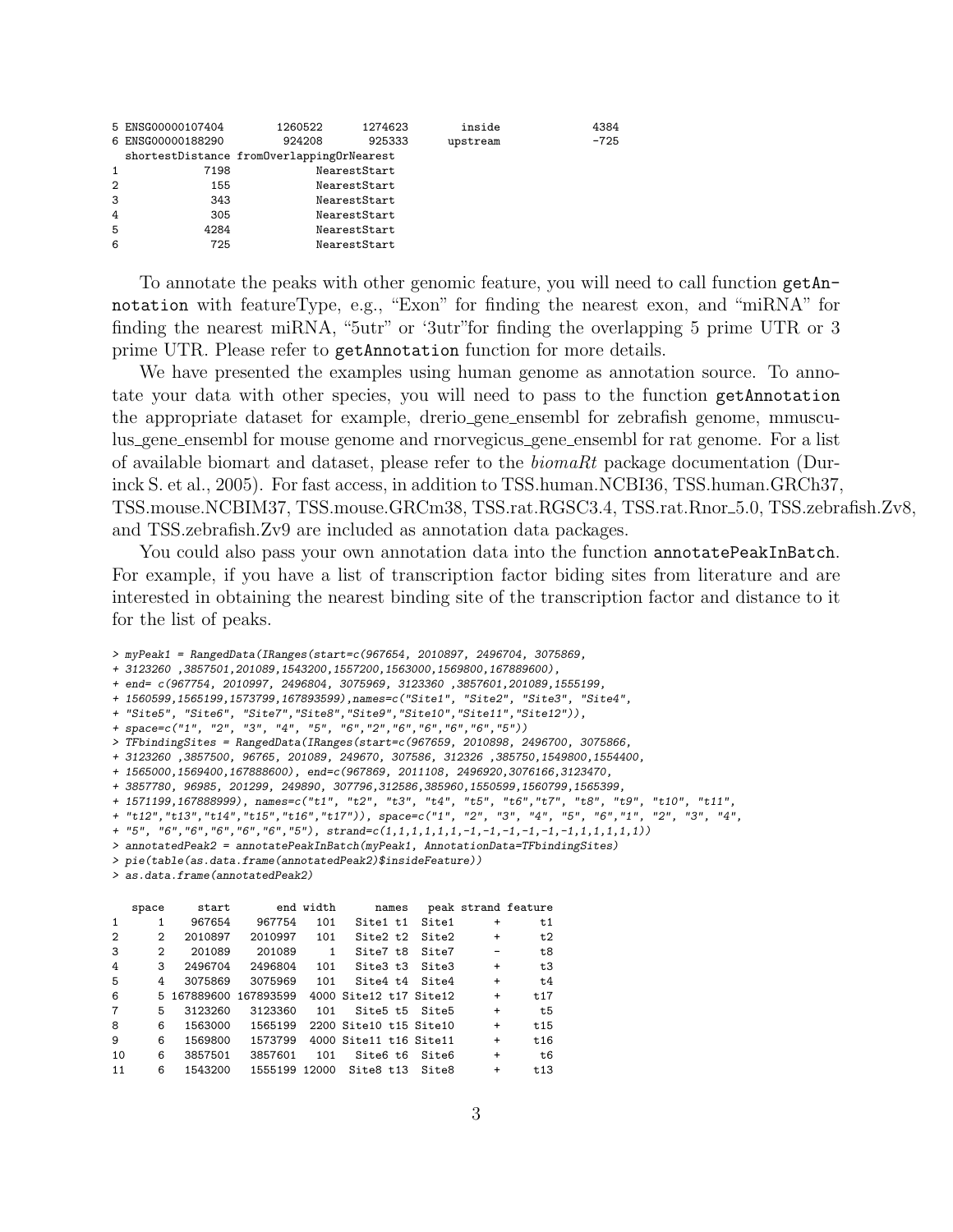| 12             | 1557200<br>6                              | 1560599                | 3400 | Site9 t14    |        | Site9                           | $\ddot{}$ | t14 |
|----------------|-------------------------------------------|------------------------|------|--------------|--------|---------------------------------|-----------|-----|
|                | start_position end_position               |                        |      |              |        | insideFeature distancetoFeature |           |     |
| 1              | 967659                                    | 967869                 |      | overlapStart |        |                                 | $-5$      |     |
| 2              | 2010898                                   | 2011108                |      | overlapStart |        |                                 | $-1$      |     |
| 3              | 201089                                    | 201299                 |      |              | inside |                                 | 210       |     |
| 4              | 2496700                                   | 2496920                |      |              | inside |                                 | 4         |     |
| 5              | 3075866                                   | 3076166                |      |              | inside |                                 | 3         |     |
| 6              | 167888600                                 | 167888999              |      | downstream   |        |                                 | 1000      |     |
| 7              | 3123260                                   | 3123470                |      |              | inside |                                 | $\Omega$  |     |
| 8              | 1565000                                   | 1565399                |      | overlapStart |        |                                 | $-2000$   |     |
| 9              | 1569400                                   | 1571199                |      | overlapEnd   |        |                                 | 400       |     |
| 10             | 3857500                                   | 3857780                |      |              | inside |                                 | 1         |     |
| 11             | 1549800                                   | 1550599 includeFeature |      |              |        |                                 | $-6600$   |     |
| 12             | 1554400                                   | 1560799                |      |              | inside |                                 | 2800      |     |
|                | shortestDistance fromOverlappingOrNearest |                        |      |              |        |                                 |           |     |
| 1              | 5                                         |                        |      | NearestStart |        |                                 |           |     |
| $\overline{2}$ | $\mathbf{1}$                              |                        |      | NearestStart |        |                                 |           |     |
| 3              | 0                                         |                        |      | NearestStart |        |                                 |           |     |
| 4              | 4                                         |                        |      | NearestStart |        |                                 |           |     |
| 5              | 3                                         |                        |      | NearestStart |        |                                 |           |     |
| 6              | 601                                       |                        |      | NearestStart |        |                                 |           |     |
| 7              | 0                                         |                        |      | NearestStart |        |                                 |           |     |
| 8              | 199                                       |                        |      | NearestStart |        |                                 |           |     |
| 9              | 400                                       |                        |      | NearestStart |        |                                 |           |     |
| 10             | $\mathbf{1}$                              |                        |      | NearestStart |        |                                 |           |     |
| 11             | 4600                                      |                        |      | NearestStart |        |                                 |           |     |
| 12             | 200                                       |                        |      | NearestStart |        |                                 |           |     |
|                |                                           |                        |      |              |        |                                 |           |     |

Both BED format and GFF format are common file format that provides a flexible way to define the peaks and annotations as the data lines. Therefore, conversion functions BED2RangedData and GFF2RangedData were implemented for converting these data format to RangedData before calling annotatePeakInBatch

Once you annotated the peak list, you can plot the distance to nearest feature such as TSS.

### <span id="page-3-0"></span>2.2 Task 2: Obtain overlapping peaks for potential transcription factor complex and determine the significance of the overlapping and generate Venn Diagram

Here is an example of obtaining overlapping peaks with maximum gap 1kb for two peak ranges.

<sup>&</sup>gt; peaks1 = RangedData(IRanges(start=c(967654, 2010897, 2496704,

<sup>+ 3075869, 3123260 ,3857501,201089,1543200,1557200,1563000,</sup>

<sup>+ 1569800,167889600),</sup> end= c(967754, 2010997, 2496804, 3075969,

<sup>+ 3123360 ,3857601,201089,1555199,1560599,1565199,1573799,</sup>

<sup>+ 167893599),</sup>names=c("Site1", "Site2", "Site3", "Site4",

<sup>+ &</sup>quot;Site5", "Site6", "Site7","Site8","Site9","Site10","Site11","Site12")),

<sup>+</sup> space=c("1", "2", "3", "4", "5", "6","2","6","6","6","6","5"),strand=as.integer(1))

<sup>&</sup>gt; peaks2 = RangedData(IRanges(start=c(967659, 2010898, 2496700, 3075866, 3123260 ,

<sup>+ 3857500, 96765, 201089, 249670, 307586, 312326 ,385750,1549800,1554400,1565000,</sup>

<sup>+ 1569400,167888600),</sup> end=c(967869, 2011108, 2496920,3076166,3123470,3857780,

<sup>+ 96985, 201299, 249890, 307796,312586,385960,1550599,1560799,1565399,</sup>

<sup>+ 1571199,167888999),</sup> names=c("t1", "t2", "t3", "t4", "t5", "t6","t7", "t8", "t9", "t10", "t11",

<sup>+ &</sup>quot;t12","t13","t14","t15","t16","t17")), space=c("1", "2", "3", "4", "5", "6","1", "2", "3", "4", "5",

<sup>+</sup>  $"6", "6", "6", "6", "6", "5"), strand=c(1,1,1,1,1,1,-1,-1,-1,-1,-1,1,1,1,1,1))$ 

<sup>&</sup>gt; t1 =findOverlappingPeaks(peaks1, peaks2, maxgap=1000, minoverlap =20,select="first", NameOfPeaks1="TF1", NameOfPeaks2="TF2", an >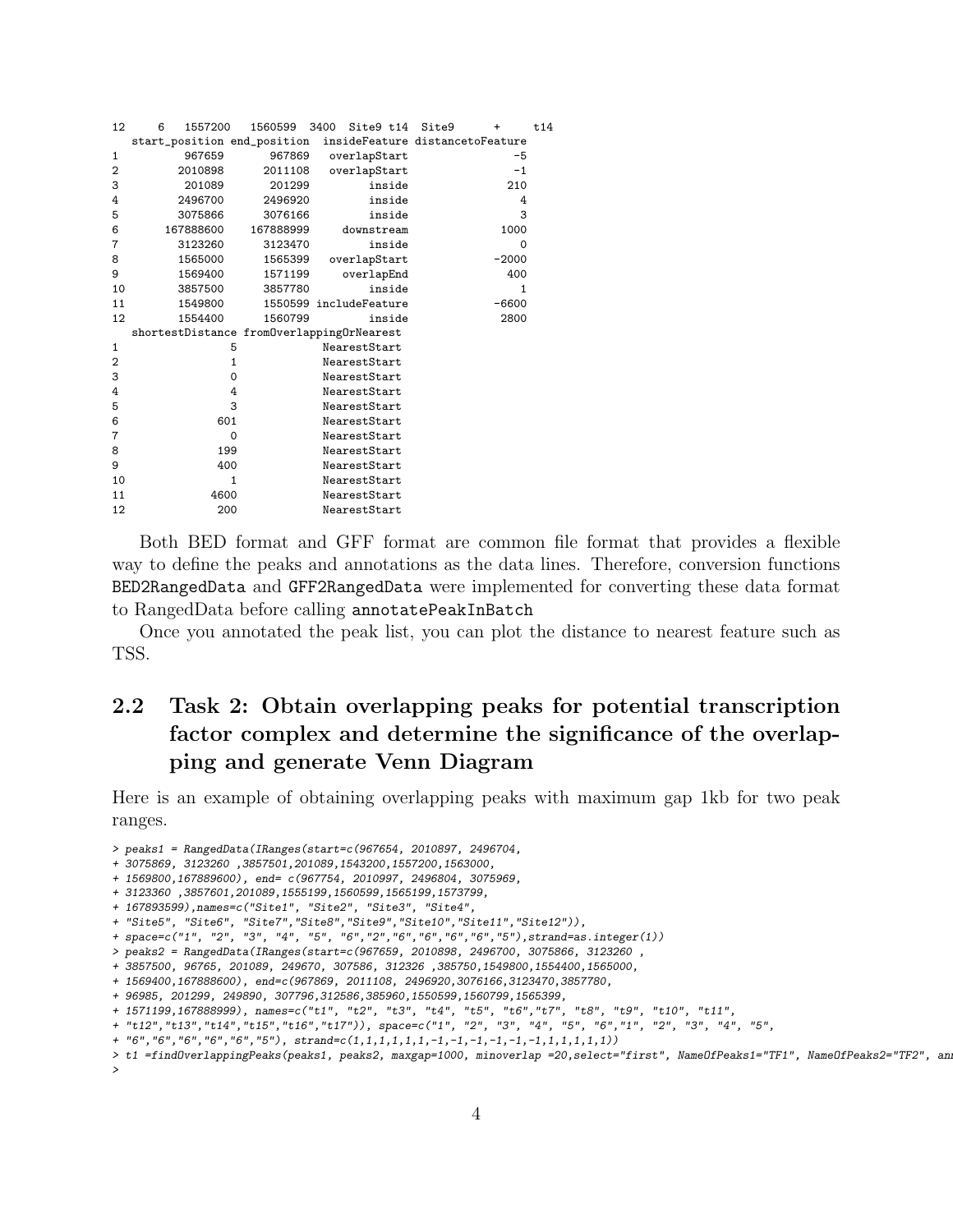Here is a list of overlapping peaks with maximum gap 1kb and a pie graph describing the distribution of relative position of peaks1 to peaks2 for overlapping peaks.

```
> overlappingPeaks = t1$OverlappingPeaks
> overlappingPeaks
    TF1 chr TF2 TF2_start TF2_end strand TF1_start TF1_end strand1
1 Site1 1 t1 967659 967869 + 967654 967754 +
4 Site2 2 t2 2010898 2011108 + 2010897 2010997 +
5 Site3 3 t3 2496700 2496920 + 2496704 2496804 +
6 Site4 4 t4 3075866 3076166 + 3075869 3075969 +
7 Site5 5 t5 3123260 3123470 + 3123260 3123360 +
2 Site10 6 t15 1565000 1565399 + 1563000 1565199 +
3 Site11 6 t16 1569400 1571199 + 1569800 1573799 +
8 Site6 6 t6 3857500 3857780 + 3857501 3857601 +
9 Site8 6 t13 1549800 1550599 + 1543200 1555199 +
10 Site9 6 t14 1554400 1560799 + 1557200 1560599 +
 overlapFeature shortestDistance
1 overlapStart 5<br>4 overlapStart 1
  overlapStart
5 inside 4
6 inside 3
7 inside 0<br>2 overlapStart 199
2 overlapStart
3 overlapEnd 400
8 inside 1
9 includeFeature 4600<br>10 inside 200
10 inside
```
> pie(table(overlappingPeaks\$overlapFeature))

Here is the merged overlapping peaks, which can be used to obtain overlapping peaks with another TF binding sites from a protein complex.

> as.data.frame(t1\$MergedPeaks)

| space |  |                                                                                                                                                                                       | names                                                        |
|-------|--|---------------------------------------------------------------------------------------------------------------------------------------------------------------------------------------|--------------------------------------------------------------|
| 1.    |  | 216                                                                                                                                                                                   | TF1-Site1-TF2-t1                                             |
|       |  | 212                                                                                                                                                                                   | TF1-Site2-TF2-t2                                             |
|       |  | 221                                                                                                                                                                                   | TF1-Site3-TF2-t3                                             |
|       |  | 301                                                                                                                                                                                   | TF1-Site4-TF2-t4                                             |
|       |  | 211                                                                                                                                                                                   | TF1-Site5-TF2-t5                                             |
|       |  |                                                                                                                                                                                       | 2400 TF1-Site10-TF2-t15                                      |
|       |  |                                                                                                                                                                                       | 4400 TF1-Site11-TF2-t16                                      |
|       |  | 281                                                                                                                                                                                   | TF1-Site6-TF2-t6                                             |
|       |  |                                                                                                                                                                                       |                                                              |
|       |  | 6400                                                                                                                                                                                  | TF1-Site9-TF2-t14                                            |
|       |  | 967654 967869<br>2 2010897 2011108<br>3 2496700 2496920<br>4 3075866 3076166<br>5 3123260 3123470<br>6 1563000 1565399<br>6 1569400 1573799<br>6 3857500 3857780<br>6 1554400 1560799 | start end width<br>6 1543200 1555199 12000 TF1-Site8-TF2-t13 |

Here is the peaks in peaks1 that overlaps with peaks in peaks2

> as.data.frame(t1\$Peaks1withOverlaps)

|              | space |                               | start end width |     |             | names strand |
|--------------|-------|-------------------------------|-----------------|-----|-------------|--------------|
| 1            |       |                               | 967654 967754   | 101 | Site1       | $\ddot{}$    |
| $\mathbf{2}$ |       | 2 2010897 2010997             |                 | 101 | Site2       | $\ddot{}$    |
| 3            |       | 3 2496704 2496804             |                 | 101 | Site3       | $\ddot{}$    |
| 4            |       | 4 3075869 3075969             |                 | 101 | Site4       | $\ddot{}$    |
| 5            |       | 5 3123260 3123360             |                 | 101 | Site5       | $\ddot{}$    |
| 6            |       | 6 1563000 1565199             |                 |     | 2200 Site10 | $\ddot{}$    |
| 7            |       | 6 1569800 1573799             |                 |     | 4000 Site11 | $\ddot{}$    |
| 8            |       | 6 3857501 3857601             |                 | 101 | Site6       | $\ddot{}$    |
| 9            |       | 6 1543200 1555199 12000 Site8 |                 |     |             | $\ddot{}$    |
| 10           |       | 6 1557200 1560599 3400        |                 |     | Site9       |              |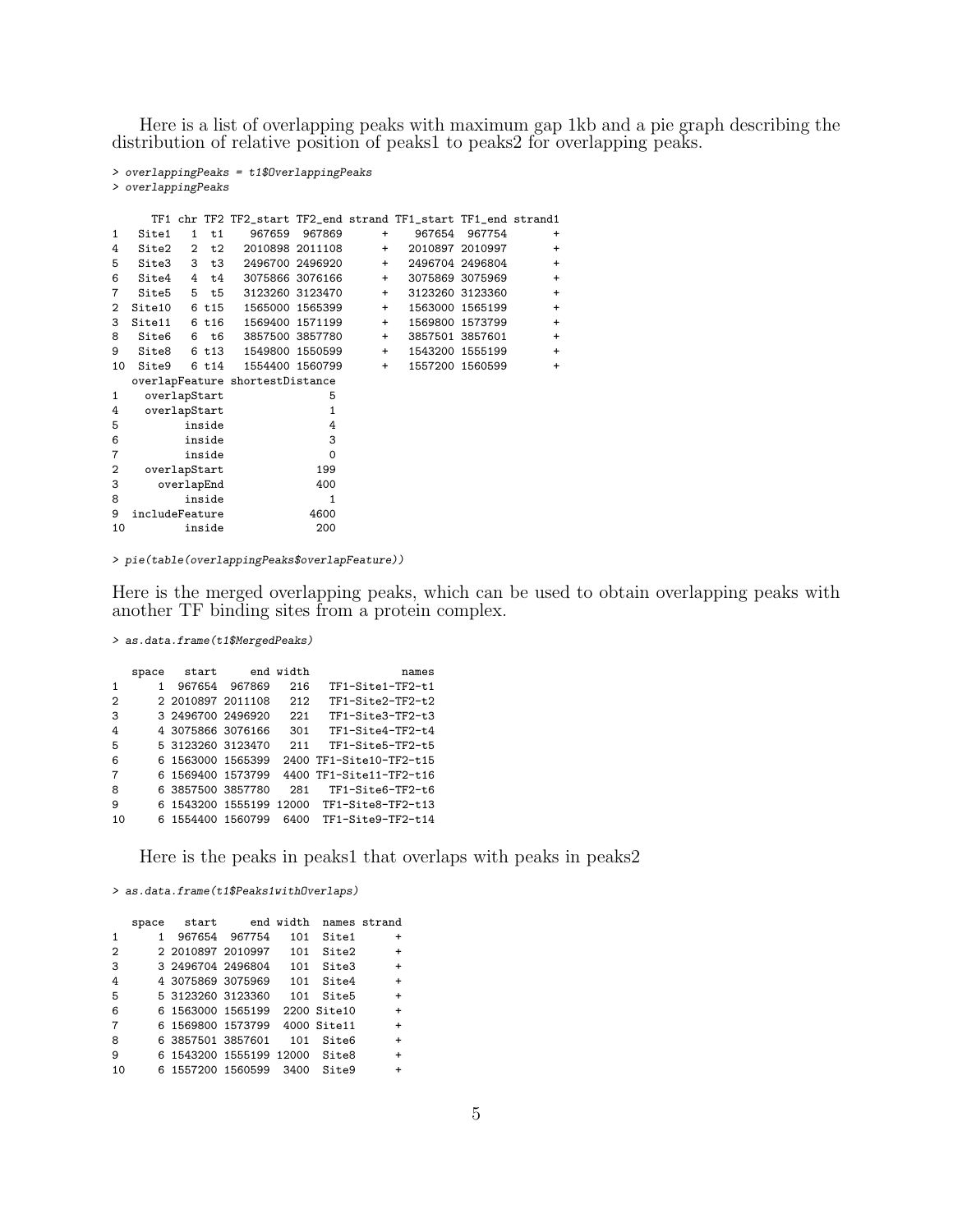Here is the peaks in peaks2 that overlap with peaks in peaks1

> as.data.frame(t1\$Peaks2withOverlaps)

|                | space |                   | start end width names strand |      |      |           |
|----------------|-------|-------------------|------------------------------|------|------|-----------|
| 1              |       |                   | 967659 967869                | 211  | t1   | $\ddot{}$ |
| $\overline{2}$ |       | 2 2010898 2011108 |                              | 211  | t2   | $\ddot{}$ |
| 3              |       | 3 2496700 2496920 |                              | 221  | t3   | $+$       |
| 4              |       | 4 3075866 3076166 |                              | 301  | t4   | $\ddot{}$ |
| 5              |       | 5 3123260 3123470 |                              | 211  | t5   | $\ddot{}$ |
| 6              |       | 6 1565000 1565399 |                              | 400  | t 15 | $\ddot{}$ |
| 7              |       | 6 1569400 1571199 |                              | 1800 | t 16 | $\ddot{}$ |
| 8              |       | 6 3857500 3857780 |                              | 281  | t6   | $\ddot{}$ |
| 9              |       | 6 1549800 1550599 |                              | 800  | t13  | $\ddot{}$ |
| 10             |       | 6 1554400 1560799 |                              | 6400 | t14  | $\ddot{}$ |

The findOVerlappingPeaks function can be repeatedly called to obtain for example, the peaks in peaks1 that overlap with peaks in both peaks2 and peaks3.

> peaks3 = RangedData(IRanges(start=c(967859, 2010868, 2496500, 3075966,

+ 3123460 ,3851500, 96865, 201189, 249600, 307386),

+ end=c(967969, 2011908, 2496720,3076166,3123470,3857680, 96985,

+ 201299, 249890, 307796), names=c("p1", "p2", "p3", "p4", "p5", "p6","p7", "p8", "p9", "p10")),

+ space=c("1", "2", "3", "4", "5", "6","1", "2", "3", "4"), strand=

 $+ c(1,1,1,1,1,1,-1,-1,-1,-1))$ 

> findOverlappingPeaks(findOverlappingPeaks(peaks1, peaks2, maxgap=1000, minoverlap = 1,

+ select= "first",NameOfPeaks1="TF1", NameOfPeaks2="TF2")\$Peaks1withOverlap,

+ peaks3, maxgap=1000, minoverlap = 1, select="first", NameOfPeaks1="TF1TF2", NameOfPeaks2="TF3")\$Peaks1withOverlap

RangedData with 7 rows and 1 value column across 6 spaces

| strand<br>ranges                              | space             |       |
|-----------------------------------------------|-------------------|-------|
| <iranges>   <character></character></iranges> | <factor></factor> |       |
| 1 [ 967654, 967754]                           |                   | Site1 |
| 2 [2010897, 2010997]  <br>$\ddot{}$           |                   | Site2 |
| 2 [ 201089, 201089]  <br>$\ddot{}$            |                   | Site7 |
| 3 [2496704, 2496804]  <br>$\ddot{}$           |                   | Site3 |
| 4 [3075869, 3075969]  <br>$\ddot{}$           |                   | Site4 |
| 5 [3123260, 3123360]  <br>$\ddot{}$           |                   | Site5 |
| 6 [3857501, 3857601]                          |                   | Site6 |
|                                               |                   |       |

Venn Diagram can be generated by the following function call with p-value that indicates whether the extent of overlapping is significant.

> makeVennDiagram(RangedDataList(peaks1, peaks2), NameOfPeaks=c("TF1", "TF2"), + maxgap=0, minoverlap =1, totalTest=100, cex = 1, counts.col = "red",useFeature=FALSE)

\$p.value  $\overline{11}$  9.837922e-10 \$vennCounts TF1 TF2 Counts 1 0 0 82<br>2 0 1 6  $\begin{array}{cccc} 2 & 0 & 1 & 6 \\ 3 & 1 & 0 & 1 \end{array}$ 3 1 0 1 4 1 1 11 attr(,"class") [1] "VennCounts"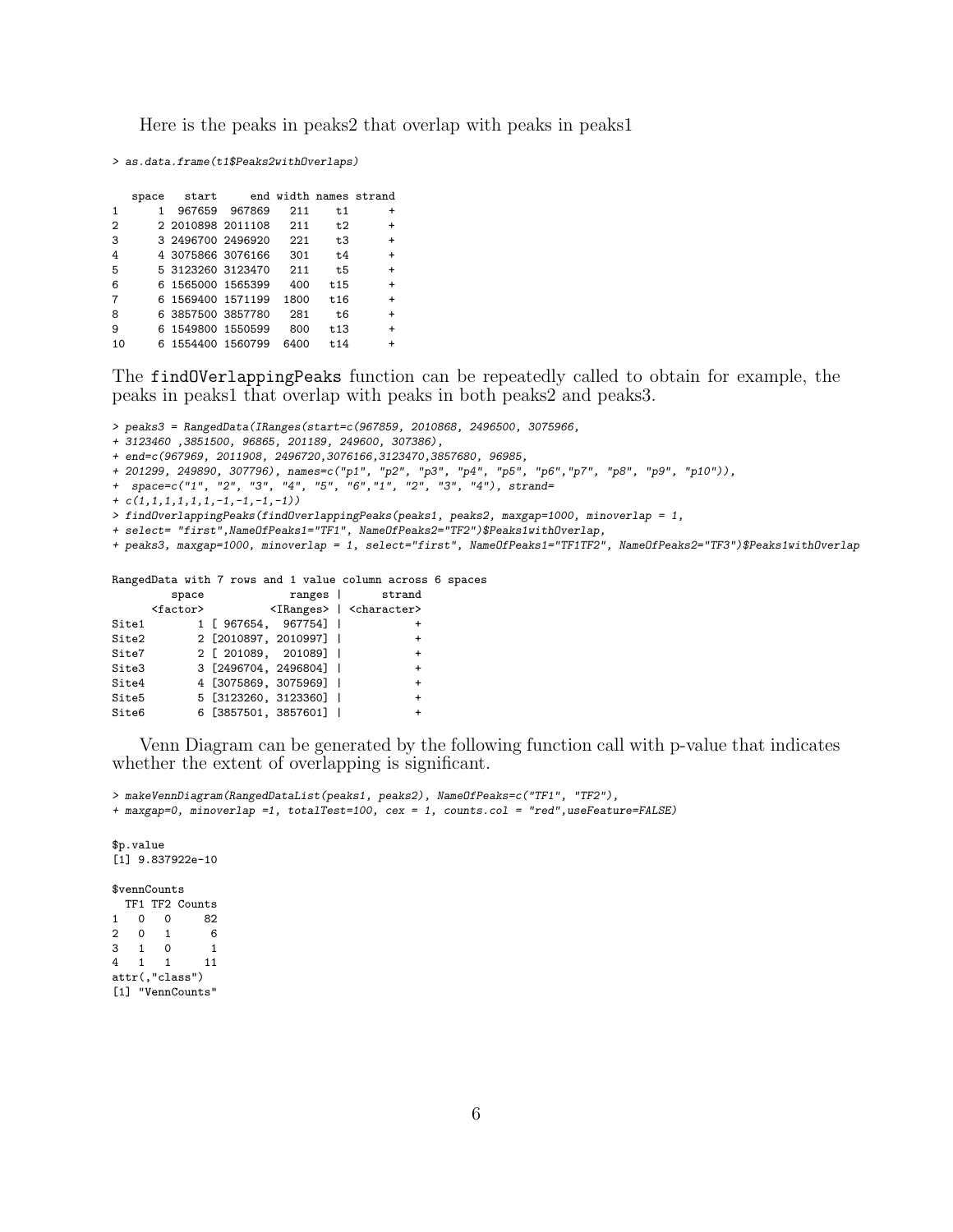#### <span id="page-6-0"></span>2.3 Task 3: Obtain sequences surrounding the peaks for PCR validation or motif discovery

Here is an example of obtaining sequences surrounding the peak intervals including 20 bp upstream and downstream sequence.

```
> peaks = RangedData(IRanges(start=c(100, 500), end=c(300, 600), names=c("peak1", "peak2")), space=c("NC_008253", "NC_010468"))
> library(BSgenome.Ecoli.NCBI.20080805)
> peaksWithSequences = getAllPeakSequence(peaks, upstream = 20,
          downstream = 20, genome = Ecoil)
```
You can easily convert the obtained sequences into fasta format for motif discovery by calling the function write2FASTA.

> write2FASTA(peaksWithSequences,"test.fa")

#### <span id="page-6-1"></span>2.4 Task 4: Obtain enriched gene ontology (GO) terms near the peaks

Once you have obtained the annotated peak data from the example above, you can also use the function getEnrichedGO to obtain a list of enriched gene ontology (GO) terms using hypergeometric test.

library(org.Hs.eg.db)

 $enrichedGO = getEnrichedGO$  (annotatedPeak,  $orgAnn = "org.Hs.eq.db", maxP =$ 0.01, multiAdj = TRUE, minGOterm = 10, multiAdjMethod = "BH" )

Please note that org.Hs.eg.db is the GO gene mapping for Human, for other organisms, please refer to http://www.bioconductor.org/packages/release/data/annotation/ for additional org.xx.eg.db packages.

> data(enrichedGO)

Here is a list of enriched GO biological process for myPeakList dataset.

> enrichedGO\$bp[1:6,]

```
go.id
1 GO:0000187
2 GO:0002573
3 GO:0002702
4 GO:0002761
5 GO:0002763
6 GO:0006213
                                             go.term
1 activation of MAPK activity
2 myeloid leukocyte differentiation
3 positive regulation of production of molecular mediator of immune response
4 regulation of myeloid leukocyte differentiation
5 positive regulation of myeloid leukocyte differentiation
6 pyrimidine nucleoside metabolic process
12 The process whereby a relatively unspecialized myeloid precursor cell actualized myeloid precess the myeloid leukocyte lineage.<br>Any process that actualized features of any cell of the myeloid leukocyte lineage.
```
3 Any process that activates or increases the frequency, rate, or extent of molecular mediator of molecular mediator of molecular mediator of molecular mediator of molecular mediator of molecular mediator of immune respons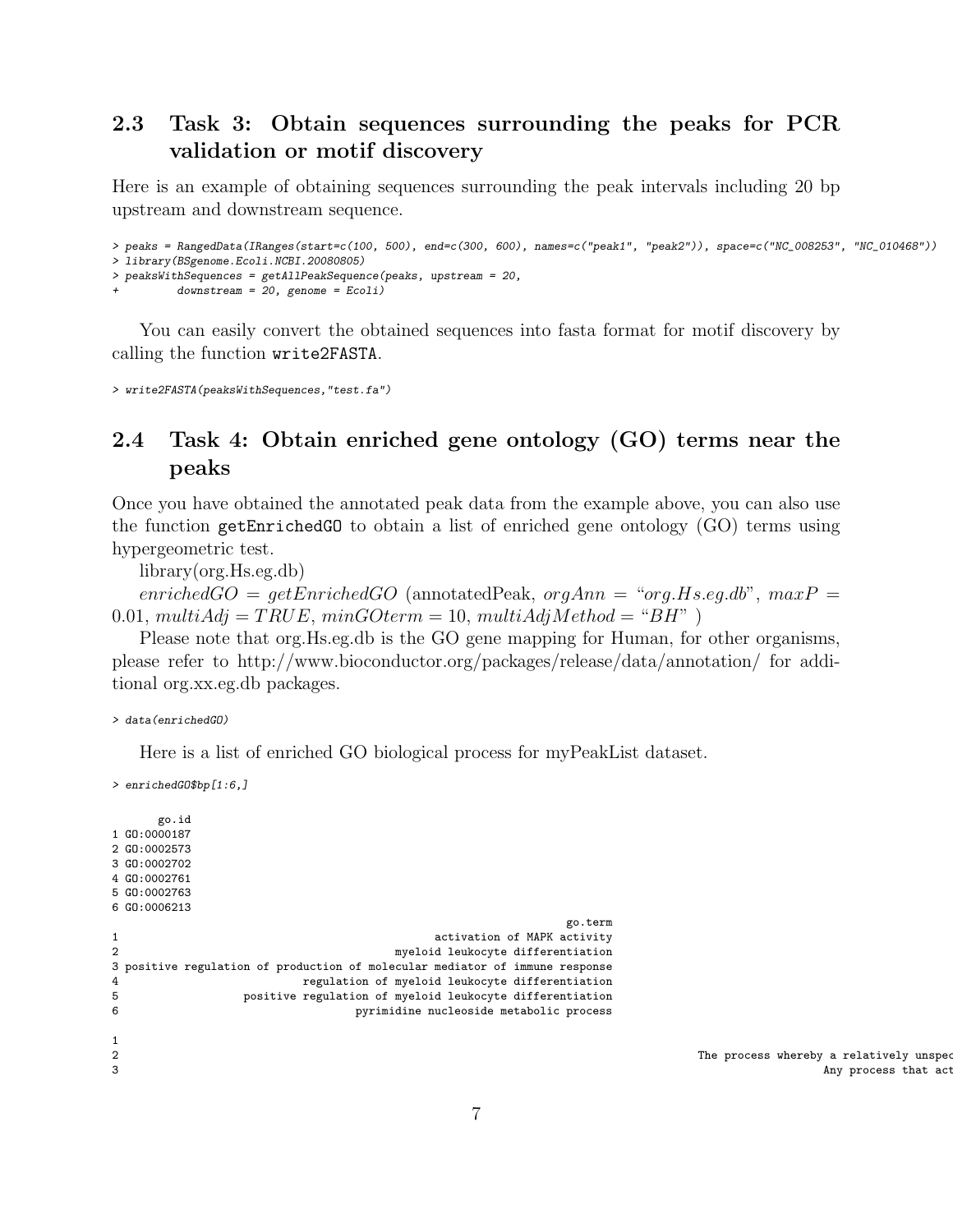|   |                   |                                           | 6 The chemical reactions and pathways involving any pyrimidine nucleoside, one of a family of organic molecules consisting of a |       |  |  |  |
|---|-------------------|-------------------------------------------|---------------------------------------------------------------------------------------------------------------------------------|-------|--|--|--|
|   |                   | Ontology count. InDataset count. InGenome | pvalue totaltermInDataset                                                                                                       |       |  |  |  |
|   | BP                | 17                                        | 65 0.001673400                                                                                                                  | 85892 |  |  |  |
|   | BP                | 19                                        | 81 0.004192510                                                                                                                  | 85892 |  |  |  |
|   | BP                |                                           | 10 0.005921074                                                                                                                  | 85892 |  |  |  |
|   | BP                | 13                                        | 50 0.004712934                                                                                                                  | 85892 |  |  |  |
|   | BP                |                                           | 22 0.001277580                                                                                                                  | 85892 |  |  |  |
|   | <b>BP</b>         |                                           | 10 0.005921074                                                                                                                  | 85892 |  |  |  |
|   | totaltermInGenome |                                           |                                                                                                                                 |       |  |  |  |
|   | 644151            |                                           |                                                                                                                                 |       |  |  |  |
|   | 644151            |                                           |                                                                                                                                 |       |  |  |  |
|   | 644151            |                                           |                                                                                                                                 |       |  |  |  |
| 4 | 644151            |                                           |                                                                                                                                 |       |  |  |  |
|   | 644151            |                                           |                                                                                                                                 |       |  |  |  |
| 6 | 644151            |                                           |                                                                                                                                 |       |  |  |  |

Here is a list of enriched GO molecular functions for myPeakList dataset.

```
> enrichedGO$mf[1:6,]
```

|   | go.id<br>1 GO:0003702<br>3 GO:0004112<br>4 GO:0004114<br>5 GO:0004659<br>6 GO:0004896 |                                           |                  | go.term<br>RNA polymerase II transcription factor activity<br>2 GO:0003705 RNA polymerase II transcription factor activity, enhancer binding<br>cyclic-nucleotide phosphodiesterase activity<br>3',5'-cyclic-nucleotide phosphodiesterase activity<br>prenyltransferase activity<br>cytokine receptor activity | Definition                                                                                                |
|---|---------------------------------------------------------------------------------------|-------------------------------------------|------------------|----------------------------------------------------------------------------------------------------------------------------------------------------------------------------------------------------------------------------------------------------------------------------------------------------------------|-----------------------------------------------------------------------------------------------------------|
| 1 |                                                                                       |                                           |                  |                                                                                                                                                                                                                                                                                                                | Functions to initiate or regulate RNA polymerase II transcription.                                        |
|   |                                                                                       |                                           |                  |                                                                                                                                                                                                                                                                                                                | 2 Functions to initiate or regulate RNA polymerase II transcription by binding an enhancer region of DNA. |
| 3 |                                                                                       |                                           |                  |                                                                                                                                                                                                                                                                                                                | Catalysis of the reaction: a nucleoside cyclic phosphate + H2O = a nucleoside phosphate.                  |
| 4 |                                                                                       |                                           |                  |                                                                                                                                                                                                                                                                                                                | Catalysis of the reaction: nucleoside 3', 5'-cyclic phosphate + H2O = nucleoside 5'-phosphate.            |
| 5 |                                                                                       |                                           |                  |                                                                                                                                                                                                                                                                                                                | Catalysis of the transfer of a prenyl group from one compound (donor) to another (acceptor).              |
| 6 |                                                                                       |                                           |                  |                                                                                                                                                                                                                                                                                                                | Combining with a cytokine to initiate a change in cell activity.                                          |
|   |                                                                                       | Ontology count. InDataset count. InGenome |                  | pvalue totaltermInDataset                                                                                                                                                                                                                                                                                      |                                                                                                           |
| 1 | МF                                                                                    | 39                                        | 214 0.0065818928 | 29657                                                                                                                                                                                                                                                                                                          |                                                                                                           |
| 2 | МF                                                                                    | 11                                        | 29 0.0001003699  | 29657                                                                                                                                                                                                                                                                                                          |                                                                                                           |
| 3 | MF                                                                                    | 9                                         | 26 0.0007622170  | 29657                                                                                                                                                                                                                                                                                                          |                                                                                                           |
| 4 | МF                                                                                    | 9                                         | 25 0.0005282939  | 29657                                                                                                                                                                                                                                                                                                          |                                                                                                           |
| 5 | MF                                                                                    | 9                                         | 23 0.0002346785  | 29657                                                                                                                                                                                                                                                                                                          |                                                                                                           |
| 6 | MF                                                                                    | 16                                        | 66 0.0027160003  | 29657                                                                                                                                                                                                                                                                                                          |                                                                                                           |
|   | totaltermInGenome                                                                     |                                           |                  |                                                                                                                                                                                                                                                                                                                |                                                                                                           |
| 1 |                                                                                       | 235991                                    |                  |                                                                                                                                                                                                                                                                                                                |                                                                                                           |
| 2 |                                                                                       | 235991                                    |                  |                                                                                                                                                                                                                                                                                                                |                                                                                                           |
| 3 |                                                                                       | 235991                                    |                  |                                                                                                                                                                                                                                                                                                                |                                                                                                           |
| 4 |                                                                                       | 235991                                    |                  |                                                                                                                                                                                                                                                                                                                |                                                                                                           |
| 5 |                                                                                       | 235991                                    |                  |                                                                                                                                                                                                                                                                                                                |                                                                                                           |
| 6 |                                                                                       | 235991                                    |                  |                                                                                                                                                                                                                                                                                                                |                                                                                                           |

Heres is a list of enriched GO cellular components for myPeakList dataset.

> enrichedGO\$cc

| go.id        | go.term                                        |
|--------------|------------------------------------------------|
| 1 GO:0005811 | lipid particle                                 |
|              | 2 GO:0005942 phosphoinositide 3-kinase complex |
| 3 GO:0016363 | nuclear matrix                                 |
| 4 GO:0034399 | nuclear periphery                              |

1 Any particle of coalesced lipids in the cytoplasm of a cell. May include associated proteins.

Dei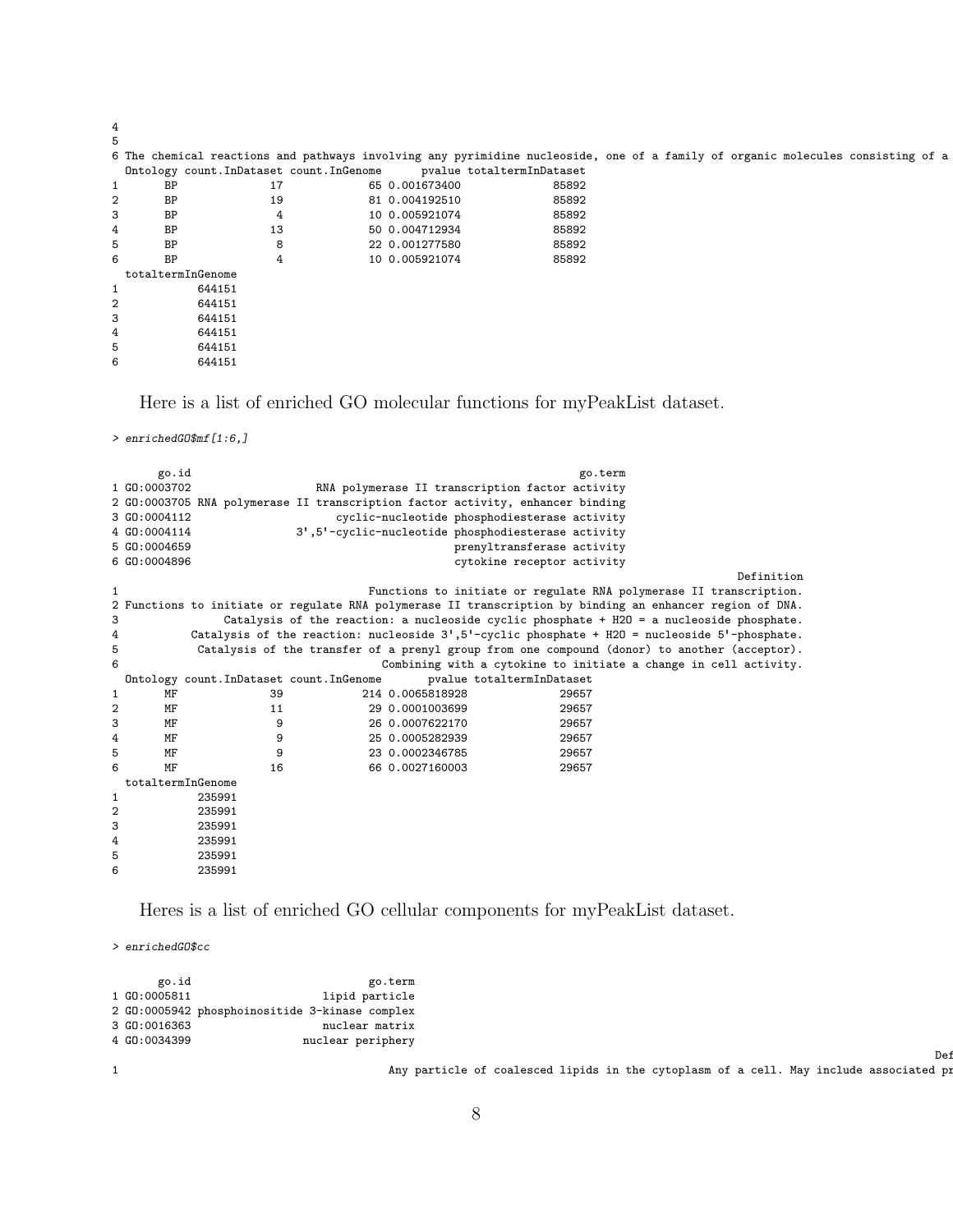```
2 A complex containing a heterodimer of a catalytic subunit and a regulatory (adaptor) subunit of any phosphoinositide 3-kinase
3 3 The dense fibrillar network lying on the inner side of the nuclear me
4 The portion of the nuclear lumen proximal to the inner nuclear me
 Ontology count.InDataset count.InGenome pvalue totaltermInDataset
1 CC 5 15 0.006685158 45317
2 CC 4 11 0.007074546 45317
\begin{array}{ccccccc}\n 3 & & & CC & & & 12 & & 49 & 0.005607016 & & & & 45317 \\
 4 & & & CC & & & 12 & & 52 & 0.009516449 & & & & 45317\n\end{array}4 CC 12 52 0.009516449
 totaltermInGenome
1 365523
2 365523
3 365523
4 365523
```
#### <span id="page-8-0"></span>2.5 Task 5: Find peaks with bi-directional promoters

Here is an example to find peaks with bi-directional promoters and output percent of peaks near bi-directional promoters.

```
> data(myPeakList)
> data(TSS.human.NCBI36)
> annotatedBDP = peaksNearBDP(myPeakList[1:10,], AnnotationData=TSS.human.NCBI36,
+ MaxDistance=5000,PeakLocForDistance = "middle",
        + FeatureLocForDistance = "TSS")
> annotatedBDP$peaksWithBDP
RangedData with 6 rows and 9 value columns across 1 space
                            space ranges | peak
                         <factor>
<IRanges>
| <character>
1_14_1300250 ENSG00000218550 1 [1300503, 1300603] | 1_14_1300250
1_41_559455 ENSG00000212678 1 [ 559774, 559874] | 1_41_559455
                               1 [ 556660, 556760] | 1_93_556427
1_14_1300250 ENSG00000175756 1 [1300503, 1300603] | 1_14_1300250
1_41_559455 ENSG00000209350 1 [ 559774, 559874] | 1_41_559455
1_93_556427 ENSG00000209349 1 [ 556660, 556760] | 1_93_556427
                             strand feature start_position
                         <character>
<character>
+ ENSG00000218550
+ ENSG00000218550
1\_14\_1300250 ENSG00000218550 + ENSG00000218550 1303907<br>1_41_559455 ENSG00000212678 + ENSG00000212678 559619
1_41_559455 ENSG00000212678 + ENSG00000212678 559619
1_93_556427 ENSG00000212875 + ENSG00000212875 556317
1_14_1300250 ENSG00000175756 - ENSG00000175756 1298973
1\_41\_559455 ENSG00000209350 - ENSG00000209350 557859<br>193556427 ENSG00000209349 - ENSG00000209349 556239
1_93_556427 ENSG00000209349
                         end_position insideFeature distancetoFeature
                            <numeric> <character> <numeric> <numeric> 1304275 upstream -3354
1_14_1300250 ENSG00000218550
1_41_559455 ENSG00000212678 560165 inside 205
1_93_556427 ENSG00000212875 557859 inside 393
1_14_1300250 ENSG00000175756 1300443 upstream -110
1_41_559455 ENSG00000209350 557930 upstream -1894
1_93_556427 ENSG00000209349
                         shortestDistance fromOverlappingOrNearest
                               <numeric> <character>
1_14_1300250 ENSG00000218550 3304 NearestStart
1_41_559455 ENSG00000212678 155 NearestStart
1_93_556427 ENSG00000212875 343 NearestStart
1_14_1300250 ENSG00000175756 60 NearestStart
1_41_559455 ENSG00000209350
1_93_556427 ENSG00000209349 356 NearestStart
```
> c(annotatedBDP\$percentPeaksWithBDP, annotatedBDP\$n.peaks, annotatedBDP\$n.peaksWithBDP)

[1] 0.3 10.0 3.0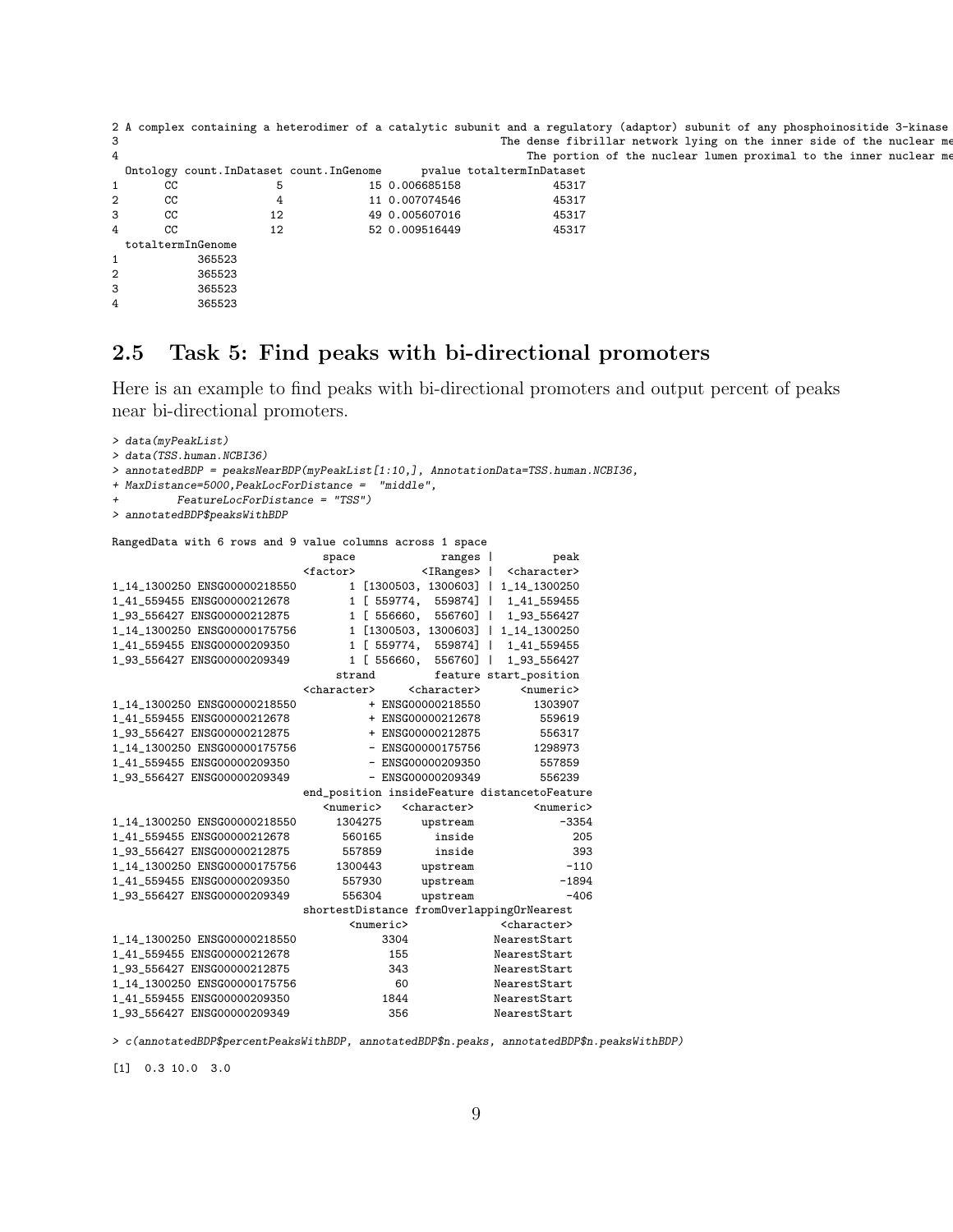#### <span id="page-9-0"></span>2.6 Task 6: Output a summary of motif occurrence in the peaks.

Here is an example to search the peaks for the motifs in examplepattern.fa file.

```
> peaks = RangedData(IRanges(start=c(100, 500), end=c(300, 600), names=c("peak1", "peak2")),
```

```
+ space=c("NC_008253", "NC_010468"))
```

```
> filepath =system.file("extdata", "examplePattern.fa", package="ChIPpeakAnno")
```

```
> library(BSgenome.Ecoli.NCBI.20080805)
```
> summarizePatternInPeaks(patternFilePath=filepath, format="fasta", skip=0L, BSgenomeName=Ecoli, peaks=peaks)

|            | n.peaksWithPattern n.totalPeaks Pattern |       |          |
|------------|-----------------------------------------|-------|----------|
| $[1,]$ "0" |                                         | "ລ"   | "GGNCCK" |
| $[2,]$ "1" |                                         | ייפיי | "AACCNM" |

#### <span id="page-9-1"></span>2.7 Task 7: Add other IDs to annotated peaks or enrichedGO

Here is an example to add gene symbol to annotated peaks .

```
> data(annotatedPeak)
> library(org.Hs.eg.db)
> addGeneIDs(annotatedPeak[1:6,],"org.Hs.eg.db",c("symbol"))
Adding symbol ... done
prepare output ... done
RangedData with 6 rows and 10 value columns across 24 spaces
                                  space ranges | peak
<factor>
<factor>
<factor>
<factor>
<factor>
<factor>
<factor>
<factor>
<factor>
<factor>
<factor>
<factor>
<factor>
<factor>
<factor>
<factor>
<factor>
<factor>
<factor>
<factor>
<factor>
<factor>
<factor>
<factor>
<facto
                                    1_11_100272487 ENSG00000202254 1 [100272800, 100272900] | 1_11_100272487
1_11_108905539 ENSG00000186086 1 [108906025, 108906125] | 1_11_108905539
                                     1 [110107266, 110107366] | 1_11_110106925
1_11_110679983 ENSG00000197106 1 [110680468, 110680568] | 1_11_110679983
1_11_110681677 ENSG00000197106 1 [110682124, 110682224] | 1_11_110681677
                                      1 [110756822, 110756922] | 1_11_110756560
                                    strand feature start_position
                               <character> <character> <numeric>
1\_11\_100272487 \begin{array}{l} \tt{ENSG00000202254} \end{array} \hspace{1.8cm} \begin{array}{l} 1 \ \tt{ENSG00000202254} \end{array} \hspace{1.8cm} \begin{array}{l} 100257218 \\ 1 \ \tt{INSG00000186086} \end{array} \hspace{1.8cm} \begin{array}{l} 100257218 \\ 108918435 \end{array}1\_11\_108905539 ENSG00000186086 108918435<br>1_11_110106925 ENSG00000065135 108918435 110091233
1_11_110106925 ENSG00000065135
1_11_110679983 ENSG00000197106 1 ENSG00000197106 110693108
1_11_110681677 ENSG00000197106 1 ENSG00000197106 110693108
1_11_110756560 ENSG00000116396 1 ENSG00000116396 110753965
                               end_position insideFeature distancetoFeature
                                   <numeric> <character> <numeric>
1_11_100272487 ENSG00000202254 100257309 downstream 15582
1_11_108905539 ENSG00000186086 109013624 upstream -12410
1_11_110106925 ENSG00000065135 110136975 inside 16033
1_11_110679983 ENSG00000197106 110744824 upstream -12640
1_11_110681677 ENSG00000197106 110744824 upstream -10984
1_11_110756560 ENSG00000116396 110776666 inside 2857
                               shortestDistance fromOverlappingOrNearest
                                      <numeric>
<character>
</br>
1_11_100272487 ENSG00000202254 15491 NearestStart<br>1_11_108905539 ENSG00000186086 12310 NearestStart
1_11_108905539 ENSG00000186086 12310 NearestStart
1_11_110106925 ENSG00000065135 16033 NearestStart
1_11_110679983 ENSG00000197106 12540 NearestStart
1_11_110681677 ENSG00000197106 10884 NearestStart
1_11_110756560 ENSG00000116396 2857 NearestStart
                                  symbol
                                <factor>
1_11_100272487 ENSG00000202254 NA
1_11_108905539 ENSG00000186086 NBPF6
```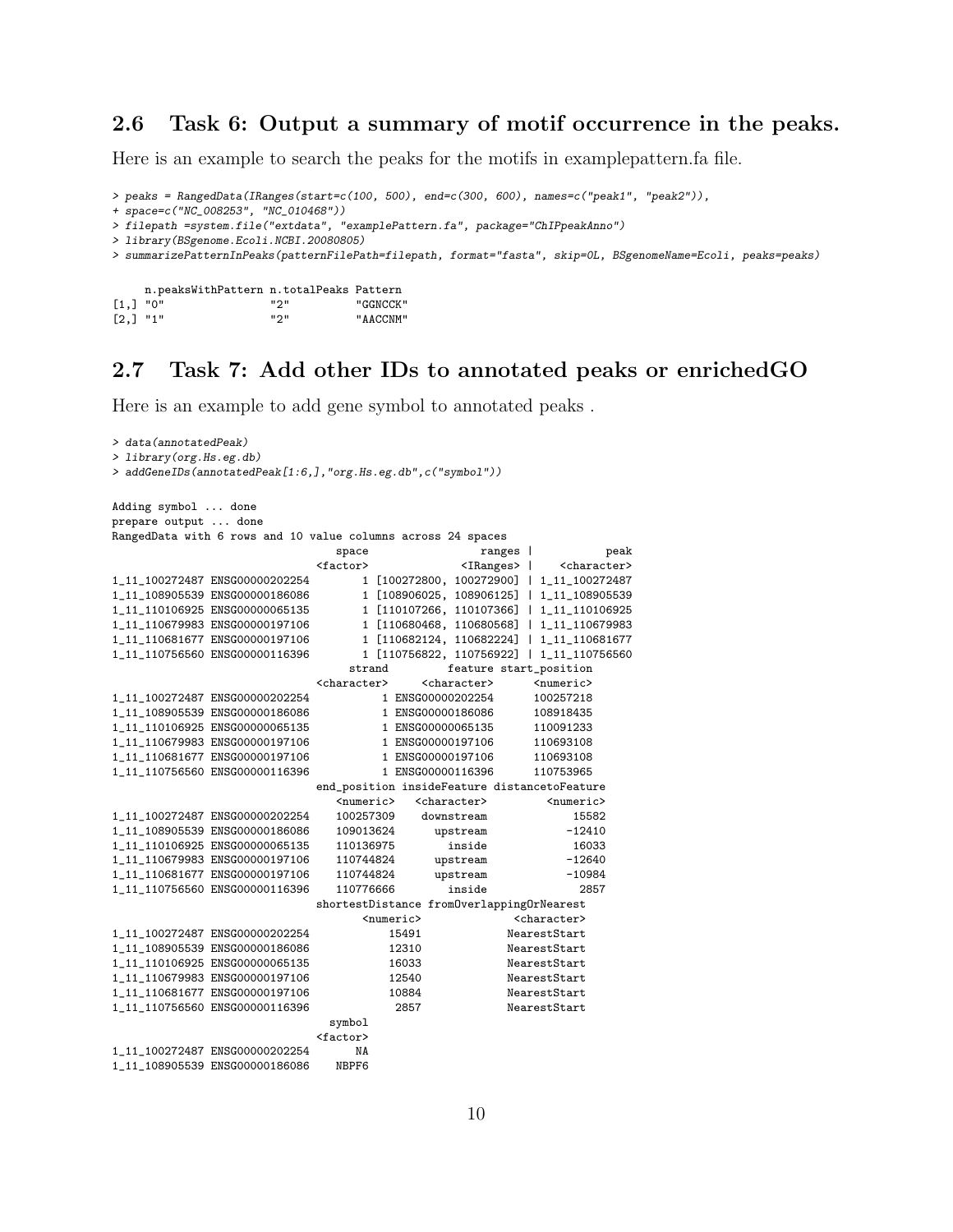```
1_11_110106925 ENSG00000065135 GNAI3
1_11_110679983 ENSG00000197106 SLC6A17
1_11_110681677 ENSG00000197106 SLC6A17
1_11_110756560 ENSG00000116396 KCNC4
> addGeneIDs(annotatedPeak$feature[1:6],"org.Hs.eg.db",c("symbol"))
Adding symbol ... done
prepare output ... done
 ensembl_gene_id symbol
1 ENSG00000065135 GNAI3
2 ENSG00000116396 KCNC4
3 ENSG00000197106 SLC6A17
4 ENSG00000186086 NBPF6
5 ENSG00000202254 <NA>
```
## <span id="page-10-0"></span>3 References

1. Y. Benjamini and Y. Hochberg (1995). Controlling the false discovery rate: a practical and powerful approach to multiple testing. J. R. Statist. Soc. B. Vol. 57: 289-300.

2. Y. Benjamini and D. Yekutieli (2001). The control of the false discovery rate in multiple hypothesis testing under dependency. Annals of Statistics. Accepted.

3. S. Durinck et al. (2005) BioMart and Bioconductor: a powerful link between biological biomarts and microarray data analysis. Bioinformatics, 21, 3439-3440.

4. S. Dudoit, J. P. Shaffer, and J. C. Boldrick (Submitted). Multiple hypothesis testing in microarray experiments.

5. Y. Ge, S. Dudoit, and T. P. Speed. Resampling-based multiple testing for microarray data hypothesis, Technical Report #633 of UCB Stat. http://www.stat.berkeley.edu/ gyc

6. R. Gentleman et al. (2004) Bioconductor: open software development for computational biology and bioinformatics. Genome Biol., 5:R80

7. Y. Hochberg (1988). A sharper Bonferroni procedure for multiple tests of significance, Biometrika. Vol. 75: 800-802.

8. S. Holm (1979). A simple sequentially rejective multiple test procedure. Scand. J. Statist.. Vol. 6: 65-70.

9. N. L. Johnson,S. Kotz and A. W. Kemp (1992) Univariate Discrete Distributions, Second Edition. New York: Wiley

10. G. Robertson et al. (2007) Genome-wide profiles of STAT1 DNA association using chromatin immunoprecipitation and massively parallel sequencing. Nat Methods, 4:651-7.

11. Zhu L.J. et al. (2010) ChIPpeakAnno: a Bioconductor package to annotate ChIP-seq and ChIP-chip data. BMC Bioinformatics 2010, 11:237doi:10.1186/1471-2105-11-237.

### <span id="page-10-1"></span>4 Session Info

```
> sessionInfo()
```

```
R version 3.1.2 (2014-10-31)
Platform: x86_64-unknown-linux-gnu (64-bit)
```